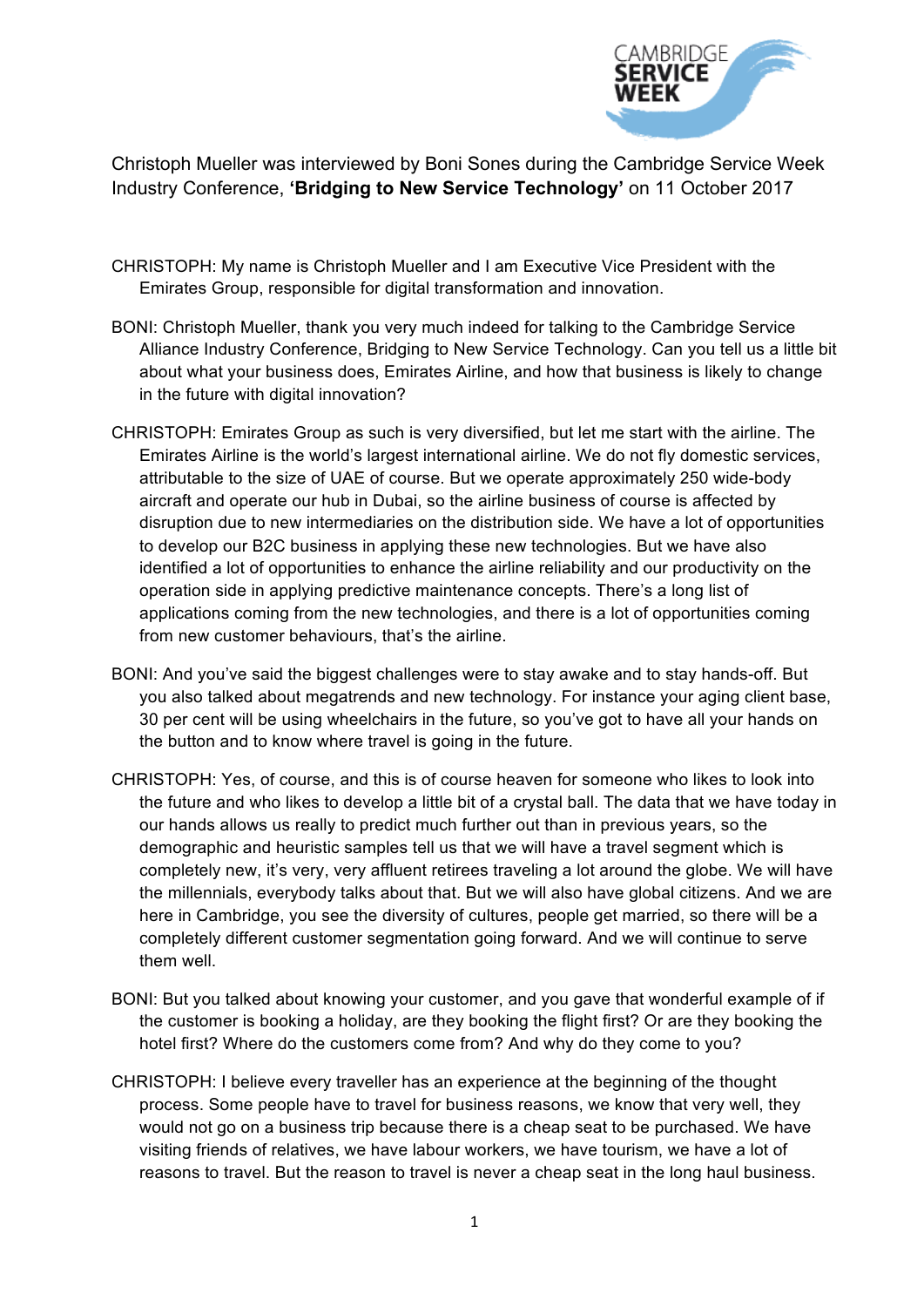

What we do know about the customer is quite substantial, but I believe we are entering an era where we have to have really much closer agreement with the customer, such that the customer understands that the more we know about their preferences, their taste of movies, their taste of music, what they prefer as food on board, whether they like long layover or short layover, the better we can serve them.

BONI: And you have to be like the iPad, you have to respond like the iPad.

- CHRISTOPH: That is what is completely new in the digital world, the customer experience is not compared within one industry, but customer experience is universal. The user interface of a smart phone, of a tablet computer, will be compared, we'll see performance features of an in-flight entertainment system, and all that. We have to cope with it, the same goes for automotive companies, they previously competed against each other in having the best navigation system, that is obsolete because everybody is using web based navigation system now on their mobile phone, so there is no differentiation any longer for automotive companies. The same goes for the airline business.
- BONI: You talked about sort of redesigning your thinking and bridging the two sides, and left to right thinkers, and right to left thinkers. But in terms of the disruption, and there can be lots of disruption to your Emirates group business model, and you are an expert in this. But are we going through and evolution or revolution? Because people tend scratch their heads and think it's a revolution and we'll never be able to cope. But you spoke more of it in terms of very rational evolution and using the data and respecting the data.
- CHRISTOPH: Yeah of course, one should not panic. That is, I think the most important thing, to have a steady hand at the tiller, what I was referring to that the technology cycles are today so fast that you cannot wait for a new technology cycle to be released and then think for the first time about the implementation and to go the old traditional way.

My personal belief is that in the future you have to have a pipeline of innovations available, that you have to have the tolerance, may be only bring three out of 10 to the market finally, but you have to have the 10 in the pipeline to have the choice and to be able to pivot, to be very reactive to new market trends. Product cycles we are used to, every 10 years a new seat, every 15 years a new IFE, that will be over, the speed is of the essence in the digital age.

- BONI: You emphasize speed, you also emphasize customer, customer, customer and trust, let go of your brain, it's too small, you've said, and trust the data to tell you what the customer wants.
- CHRISTOPH: Well, I think the pilots on our flight deck as an example, modern aircraft as our Airbus A380 is so complex in its handling performance that without a computer helping the pilots, reading the dials, and giving warning lights, it's very difficult to fly it entirely manually. The same goes for managers in marketing and sales, and pricing and in management, and in many functions in the company, they simply have to use some machine to process these billions and trillions of data to improve the decision-making quality.